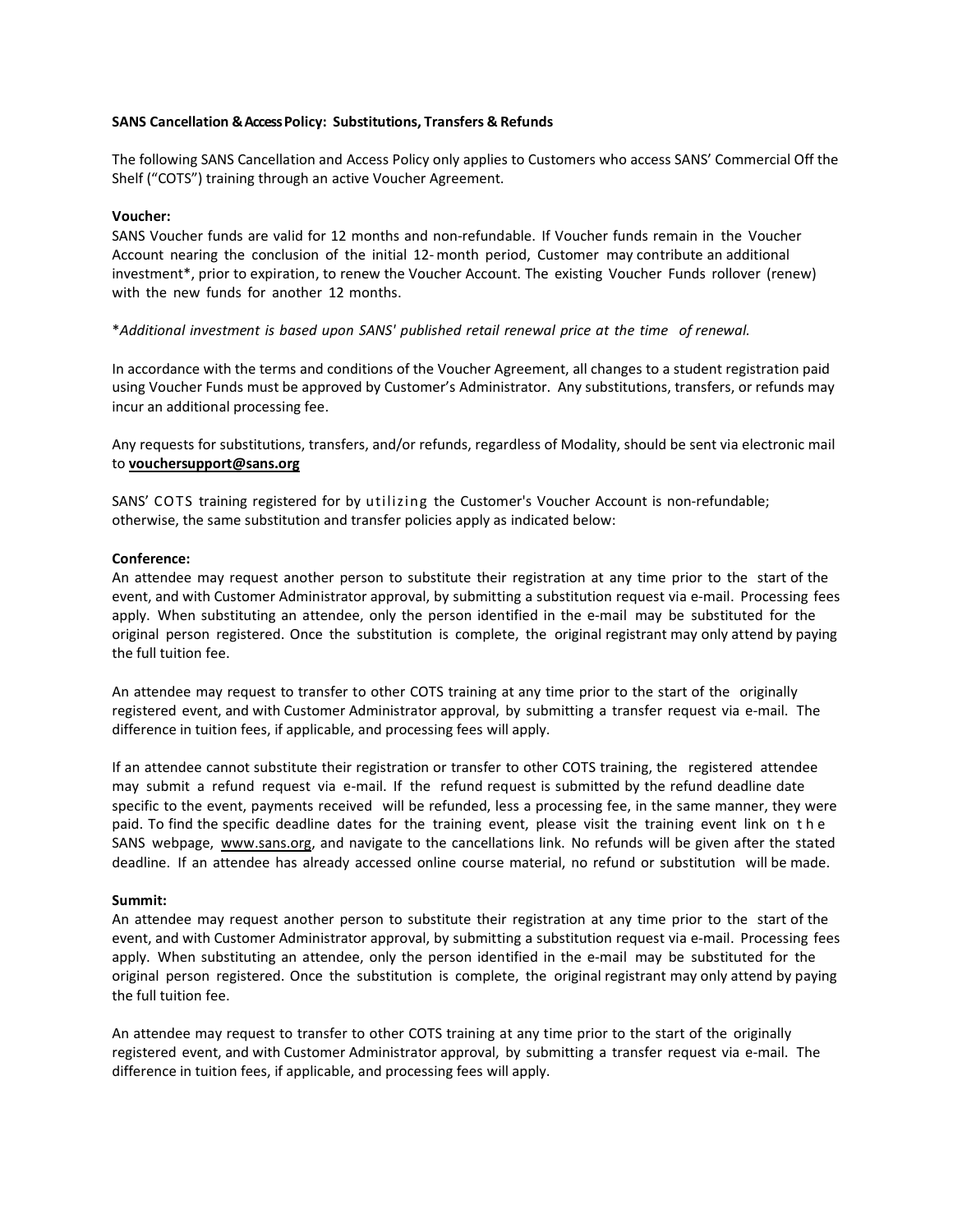If an attendee cannot substitute their registration or transfer to other COTS training, the registered attendee may submit a refund request via e-mail. If the refund request is submitted by the refund deadline date specific to the event, payments received will be refunded, less a processing fee, in the same manner, they were paid. To find the specific deadline dates for the training event, please visit the training event link on SANS webpage, [www.sans.org,](http://www.sans.org/) and navigate to the cancellations link. No refunds will be given after the stated deadline. If an attendee has already accessed online course material, no refund or substitution will be made.

# **Private OnSite / Private Community:**

From submission of Student Roster (five (5) business days prior to the first day of class) through the first day of class, Customer may request changes in writing to the roster at no additional fee. After the first day of class, changes in the spelling of a name or e-mail address may result in a \$50.00 fee to the Customer. Should a student be unable to attend, written notice must be given by the end of the first class day. Should a student drop the class after the first day of class, full course fees will still be charged for that student.

Private class pricing is based upon the Guaranteed Minimum Student Count noted on the Statement of Work (SOW). If the class experiences a reduction in student count after the SOW is executed, the SOW Total identified on the SOW remains unchanged.

The Customer may cancel a Private OnSite class or Private Community class without cause upon written notice to SANS at any time prior to the event based upon the following penalties:

| 60 days to 10 business days prior to the first day of class:  | 50% of Services Total  |
|---------------------------------------------------------------|------------------------|
| Less than 10 business days prior to the first day of class: 1 | 100% of Services Total |

# **OnDemand:**

A student may request another person to substitute their registration at any time prior to accessing the online course materials, and with Customer Administrator approval, by submitting a substitution request via e-mail. A processing fee will be charged for any substitution. No substitutions will be given once a student accesses their online course materials. No new course materials will be shipped.

A student may request to transfer to other COTS training by submitting a transfer request via e-mail prior to accessing the online course materials and receiving the additional course materials that are shipped. Difference between tuition fees, if applicable, shipping charges, and processing fees will apply. No transfers will be given once a student accesses the online course materials or once the additional course materials have been received.

If a student cannot substitute their registration or transfer to other COTS training, the student may submit a refund request via e-mail prior to accessing the online course materials and receiving the additional course materials that were shipped. The received registration fee will be refunded, less a processing fee and shipping charges, in the same manner it was paid. No refunds will be given once a student accesses the online course materials or once the additional course materials have been received.

### **Live Online (Virtual Live Training)**

An attendee may request another person to substitute their registration at any time prior to the start of the event, and with Customer Administrator approval, by submitting a substitution request via e-mail. Processing fees apply. When substituting an attendee, only the person identified in the e-mail may be substituted for the original person registered. Once the substitution is complete, the original registrant may only attend by paying the full tuition fee.

An attendee may request to transfer to other COTS training at any time prior to the start of the originally registered event, and with Customer Administrator approval, by submitting a transfer request via e-mail. The difference in tuition fees, if applicable, and processing fees will apply.